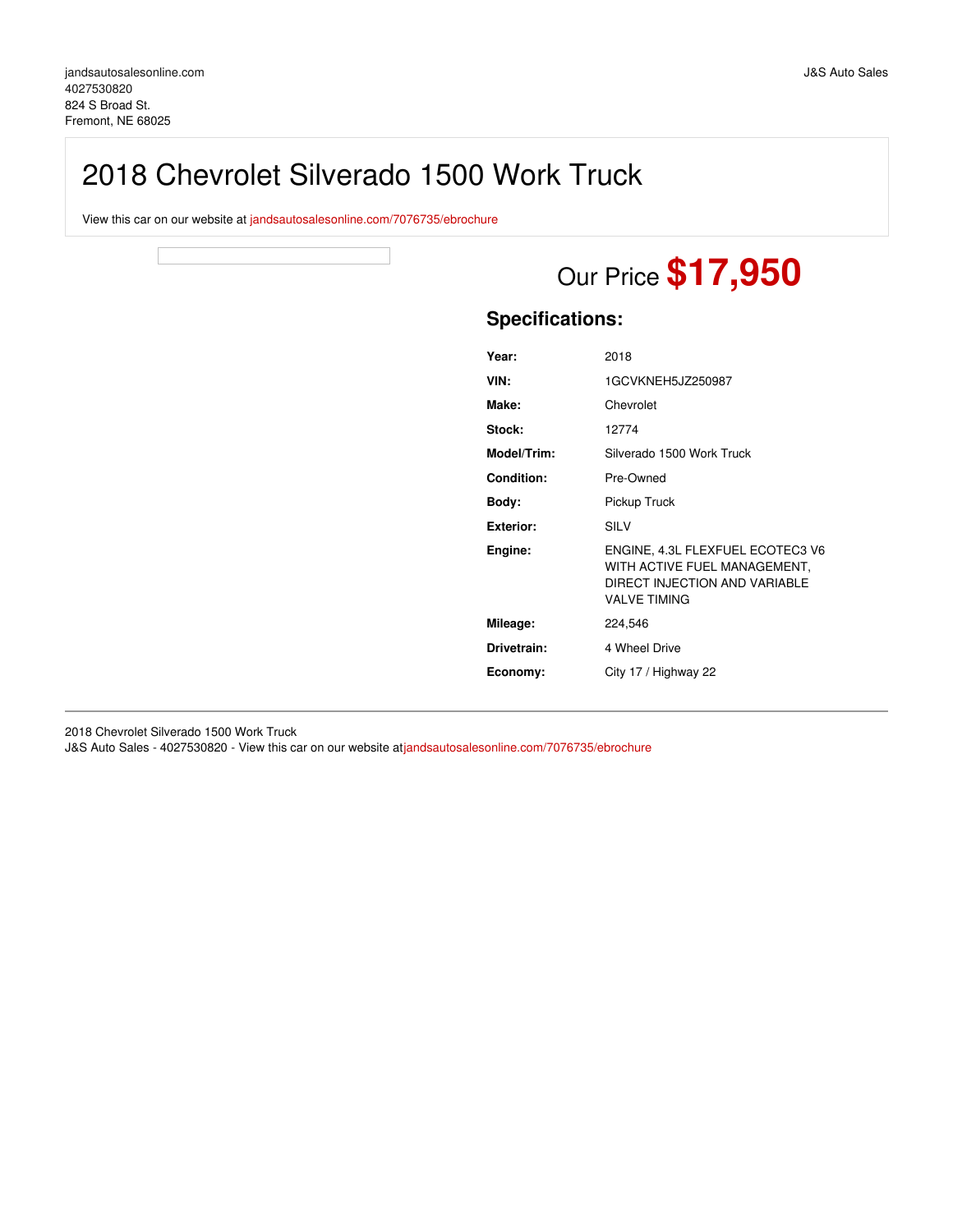

#### 2018 Chevrolet Silverado 1500 Work Truck

J&S Auto Sales - 4027530820 - View this car on our website at[jandsautosalesonline.com/7076735/ebrochure](https://jandsautosalesonline.com/vehicle/7076735/2018-chevrolet-silverado-1500-work-truck-fremont-ne-68025/7076735/ebrochure)

# **Installed Options**

### **Interior**

- Seats, front 40/20/40 split-bench, 3-passenger, driver and front passenger manual recline with outboard head restraints and center fold-down armrest with storage. Vinyl has fixed lumbar and cloth has manual adjustable driver lumbar.
- Seat, rear full-width folding bench, 3-passenger (includes child seat top tether anchor) (Requires Double Cab models.)
- Floor covering, Graphite-colored rubberized-vinyl, no floor mats included
- Steering column, Tilt-Wheel, manual with theft-deterrent locking feature
- Instrumentation, 6-gauge cluster featuring speedometer, fuel level, engine temperature, tachometer, voltage and oil pressure
- Driver Information Center, 3.5-inch diagonal monochromatic display provides warning messages and basic vehicle information
- Windows, power front and rear with driver express up and down and express down on all other windows (Standard on Crew Cab and Double Cab.)
- Door locks, power
- Cruise control, electronic with set and resume speed, steering wheel-mounted
- Air conditioning, single-zone- Assist handle, front passenger on A-pillar

#### **Exterior**

- Wheels,  $17" \times 8"$  (43.2 cm  $\times$  20.3 cm) painted steel
- Tires, P255/70R17 all-season, blackwall- Wheel, full-size spare, 17" (43.2 cm) steel
- Tire, spare P255/70R17 all-season, blackwall (Included and only available with (RBZ) P255/70R17 all-season, blackwall tires.)
- Tire carrier lock, keyed cylinder lock that utilizes same key as ignition and door
- Bumpers, front, Black- Bumpers, rear, Black
- Recovery hooks, front, frame-mounted, black (Included with 4WD models only.) (Standard with 4WD models. Available with 2WD models.)
- Lamps, cargo area, cab mounted with switch on center switch bank
- CornerStep, rear bumper- Grille surround, chrome- Active Aero Shutters, front
- Headlamps, high intensity discharge (HID) projector-beam with LED signature DRL
- Mirrors, outside manual, Black- Glass, solar absorbing, tinted- Door handles, Black